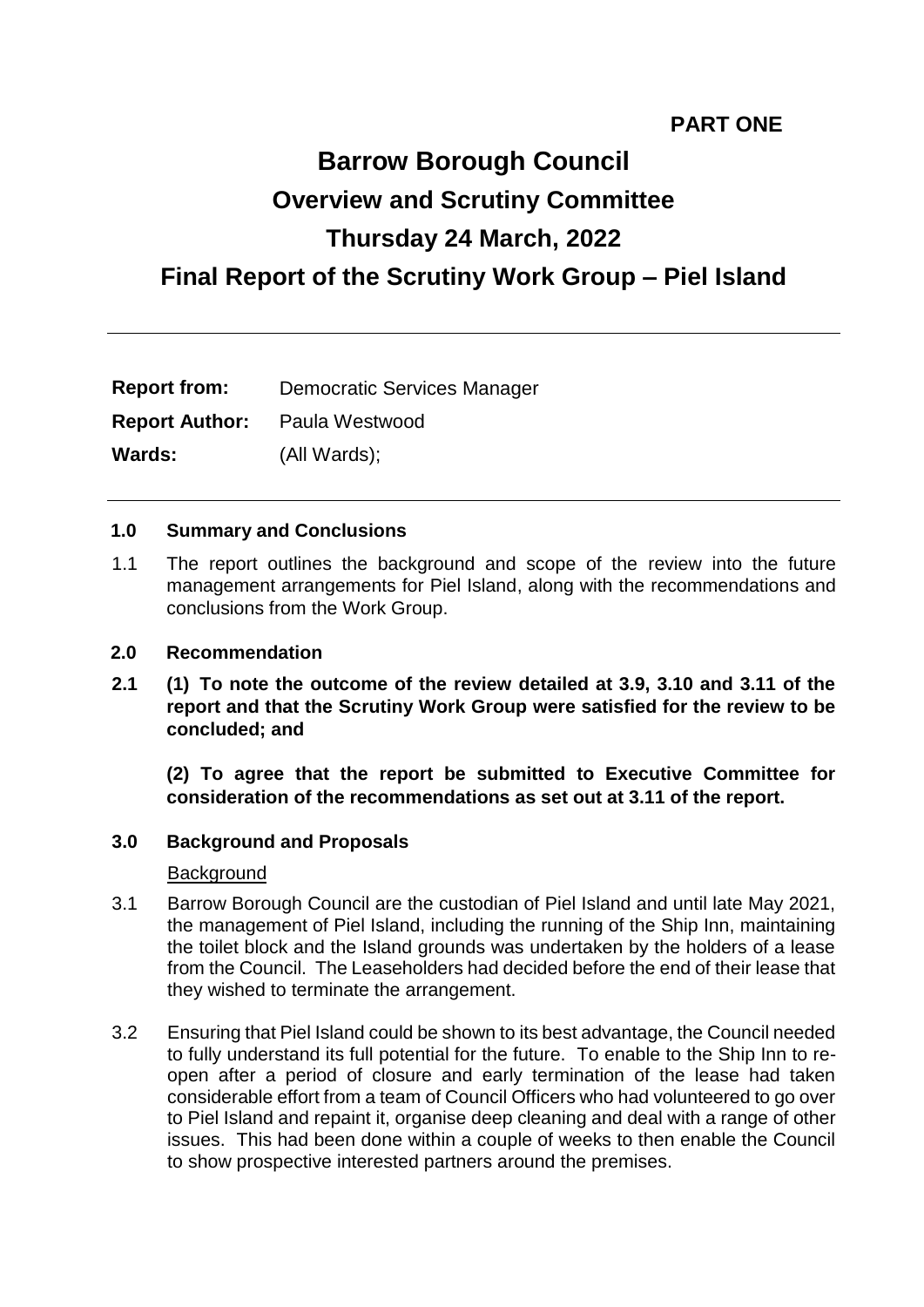3.3 For the last season and in the light of the impact of Covid, a pilot partnership approach had been put in place with a provider to truly understand what the longerterm management arrangements might look like to make the best of Piel Island for all. The provider was a local company that had experience in running pubs and they subsequently established the Piel Island Pub Company. The arrangement had been that it would be from June to September 2021 and be open book accounting to understand the cost and income from Piel Island.

#### Scope of the Review

3.4 The Work Group wished to ensure that any long-term future management arrangements for Piel Island would be considered thoroughly in an open and transparent manner to ensure that a suitable and experienced operator would be appointed.

#### Details of the Review

- 3.5 Members of the Work Group had visited Piel Island and had attended a number of meetings with the Director of People and Place during their review.
- 3.6 The Work Group had concluded the following lessons learnt from the 2021 season:-
	- Piel Island was a unique place and any operator needed to appreciate the constraints offered by power, weather, access and its location within an area of Site of Special Scientific Interest;
	- Visitors to Piel Island were short stay and wanted a basic meal and drink;
	- Camping and paying a small fee for that was popular;
	- The relationship with the ferry operator and the management arrangements for Piel Island were really important;
	- Alternative access arrangements off the island besides the ferry needed to be in place;
	- More outside seating was needed to facilitate visitors;
	- The community ownership of Piel Island and its local appeal and natural habitat was really important;
	- There were no incidents of anti-social behaviour reported, which was contrary to perception;
	- Any operator needed to manage and maintain the Island and its assets to a standard that the Council expects;
	- All aspects of the Island except for external urgent repairs to the buildings and jetty maintenance would be the responsibility of the operator;
	- Emergency planning for incidents with agencies was an essential part of any future management arrangements;
	- There was potential for events and Piel Island is an essential element of any destination marketing. Any operator would need a formal relationship with the Council to enable this;
	- Communications about Piel Island and whether buildings are open and food and drink is being served would be the responsibility of the operator; and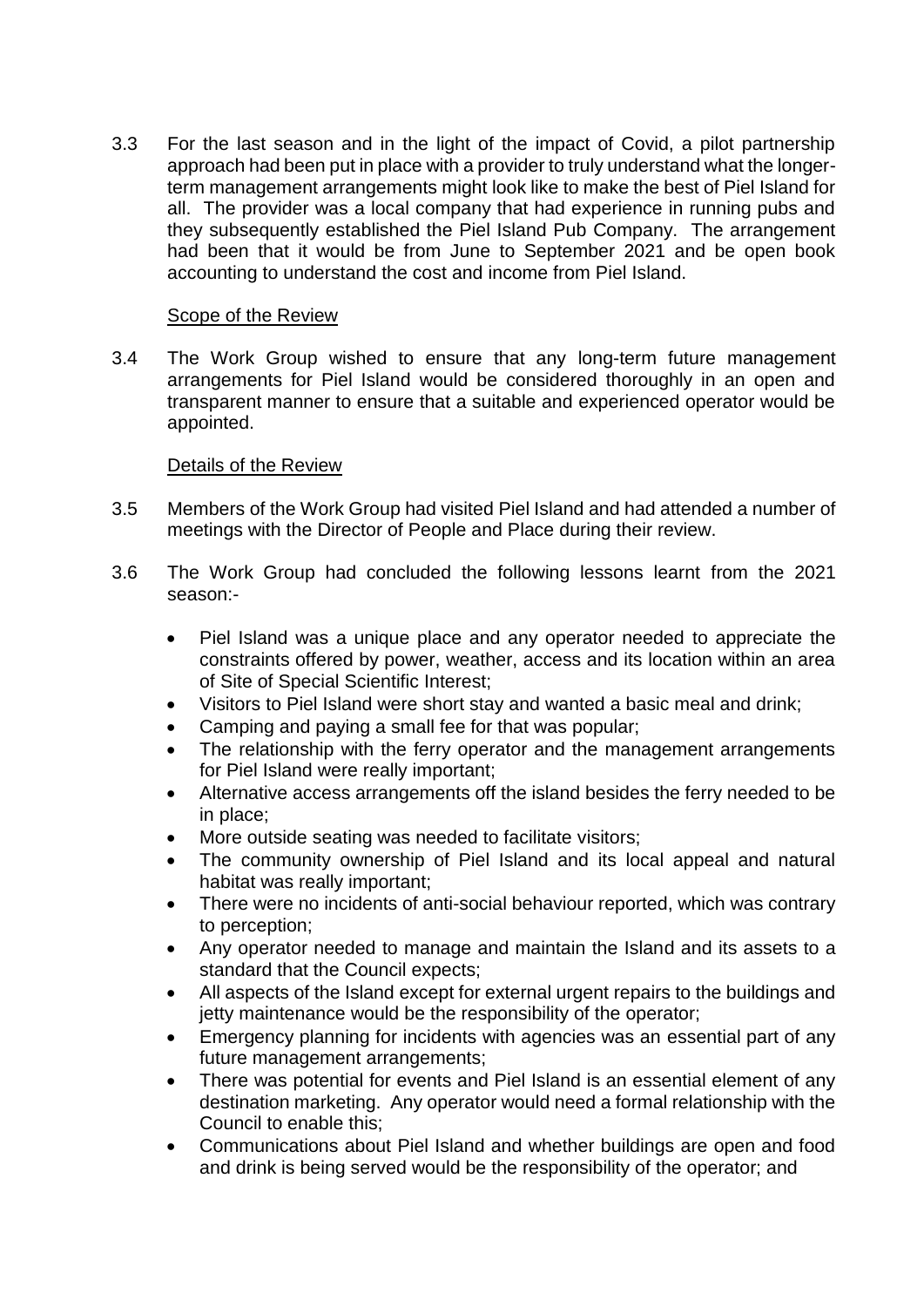- Any operator needed experience in operating a licenced premises and with access to staff, financial sustainability and be prepared to open for a short period of the year whilst retaining responsibility for the premises and the Island all year round.
- 3.7 At the meeting of the Overview and Scrutiny Committee on 16<sup>th</sup> December, 2021 a detailed report had been presented from the Director of People and Place regarding the future management arrangements of Piel Island. The Committee considered the report and agreed a number of recommendations to the Executive Committee as follows:-
	- Agree to the proposed management arrangements as set out in the report and delegate authority to the Director of People and Place, in consultation with the Chair of Executive Committee, to undertake the procurement process and award the new contract;
	- Note their appreciation for the work that officers put into getting the Ship Inn ready to be re-opened this season at very short notice;
	- Note the lessons learnt from the partnership approach and thank the Piel Island Pub Company for their contribution; and
	- Note that the Overview and Scrutiny Committee Piel Island Working Group will continue to receive progress updates.
- 3.8 The Committee had welcomed the plan for the future management arrangements of Piel Island but the Work Group needed to understand what had happened in the past, in terms of the selection process for the temporary operator for the 2021 season. A number of questions in that regard had been raised at the meeting which had been taken forward to a meeting of the Work Group in January 2022.

### **Conclusion**

- 3.9 Following further discussions with the Director of People and Place at the Work Group meeting in January 2022, the Work Group had concluded that they were satisfied that due process had been followed to set up the partnership arrangements for the 2021 season and that the Officers involved had done a fantastic job in the short space of time and other challenges faced, including Covid, to get the Island and the Pub up and running for the start of the season and to make Piel Island and its facilities available as often as possible for visitors during the 2021 season.
- 3.10 In respect of the long-term future management arrangements for Piel Island, it had been noted as per the recommendations to the Executive Committee (detailed at 3.7), that an open and transparent procurement process had been undertaken to award the new contract and the Work Group had welcomed the opportunity for them to oversee the Scoring Panel for the Tender submissions.
- 3.11 The Work Group wished to make the following recommendations to the Executive Committee in order to conclude the review:-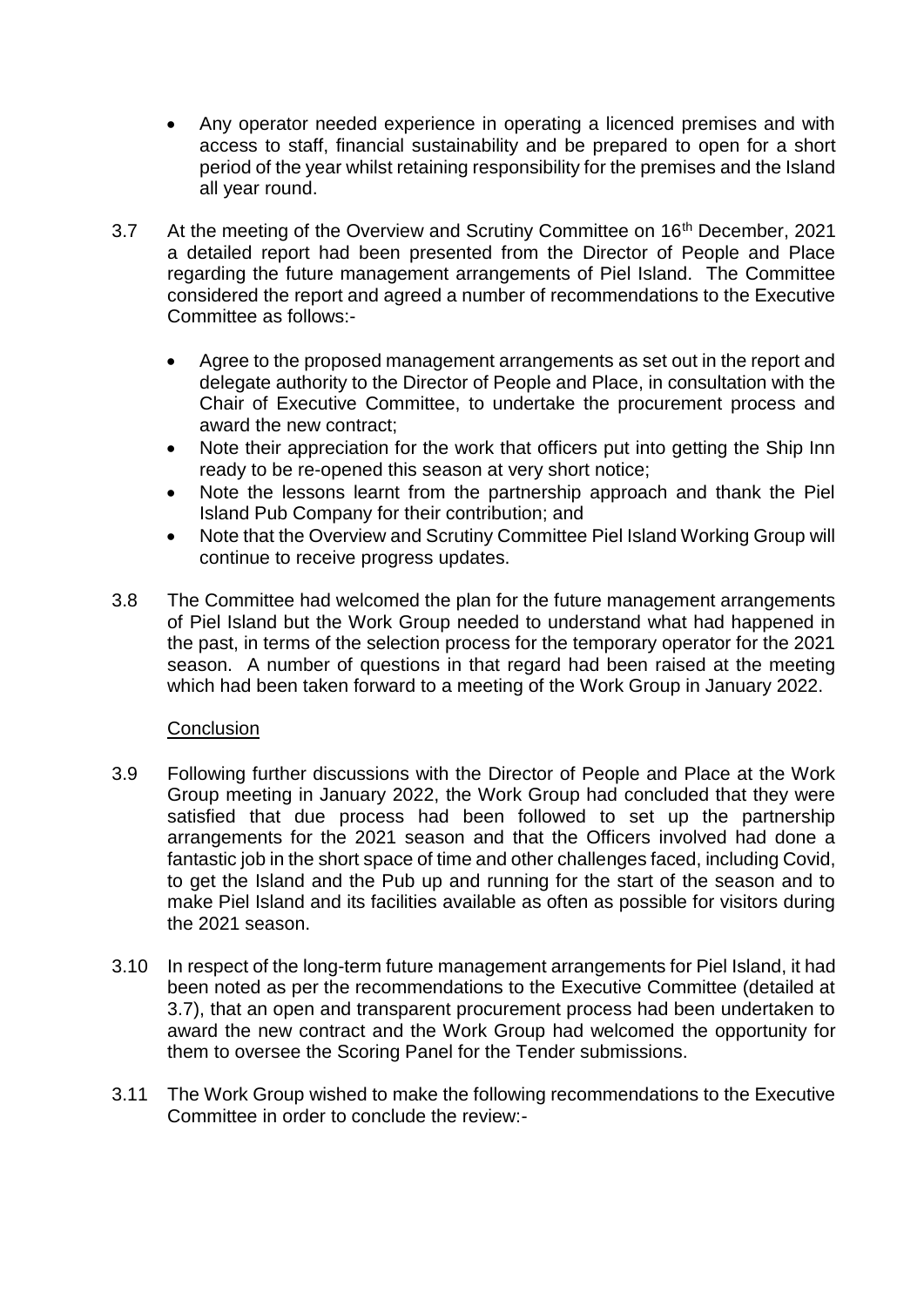- Clear, concise and agreed requirements to be set for the tenant who is selected;
- A targeted media campaign to be established to find the most suitably qualified tenant;
- Members of the Piel Island Scrutiny Work Group to be given the opportunity to oversee the scoring process;
- Visibility to Members of profit/loss e.g. performance management information on a regular basis (3 times annually);
- All Members to be kept fully updated on activities, performance and issues etc encountered by the Council and the Tenant at least twice annually or more frequently as necessary;
- Consideration be given to a Piel Island Member Group.

## **4.0 Consultation**

4.1 Members of the Scrutiny Work Group had met with the Director of People and Place during the review along with other Officers involved in the Piel Island 2021 season including the Head of Visitor Economy and Culture and the Head of Programme Management and Climate change.

## **5.0 Alternative Options**

5.1 Members of the Work Group had been satisfied with the options for the future management arrangements of Piel Island which were considered to be the most appropriate at this time.

# **6.0 Contribution to Council Plan Priorities**

6.1 Creating a vibrant, safe and welcoming place and that our neighbourhoods are clean, welcoming and attractive, working towards the outcome of our environment is enhanced, protected and celebrated.

# **7.0 Implications**

## **7.1 Financial, Resources and Procurement**

7.1.1 There are no issues to raise in this report.

## **7.2 Legal**

7.2.1 There are no issues to raise in this report.

## **7.3 Local Government Reorganisation**

7.3.1 There are no issues to raise in this report.

# **7.4 Equality and Diversity**

7.4.1 An Equality Impact Assessment is not required for this report.